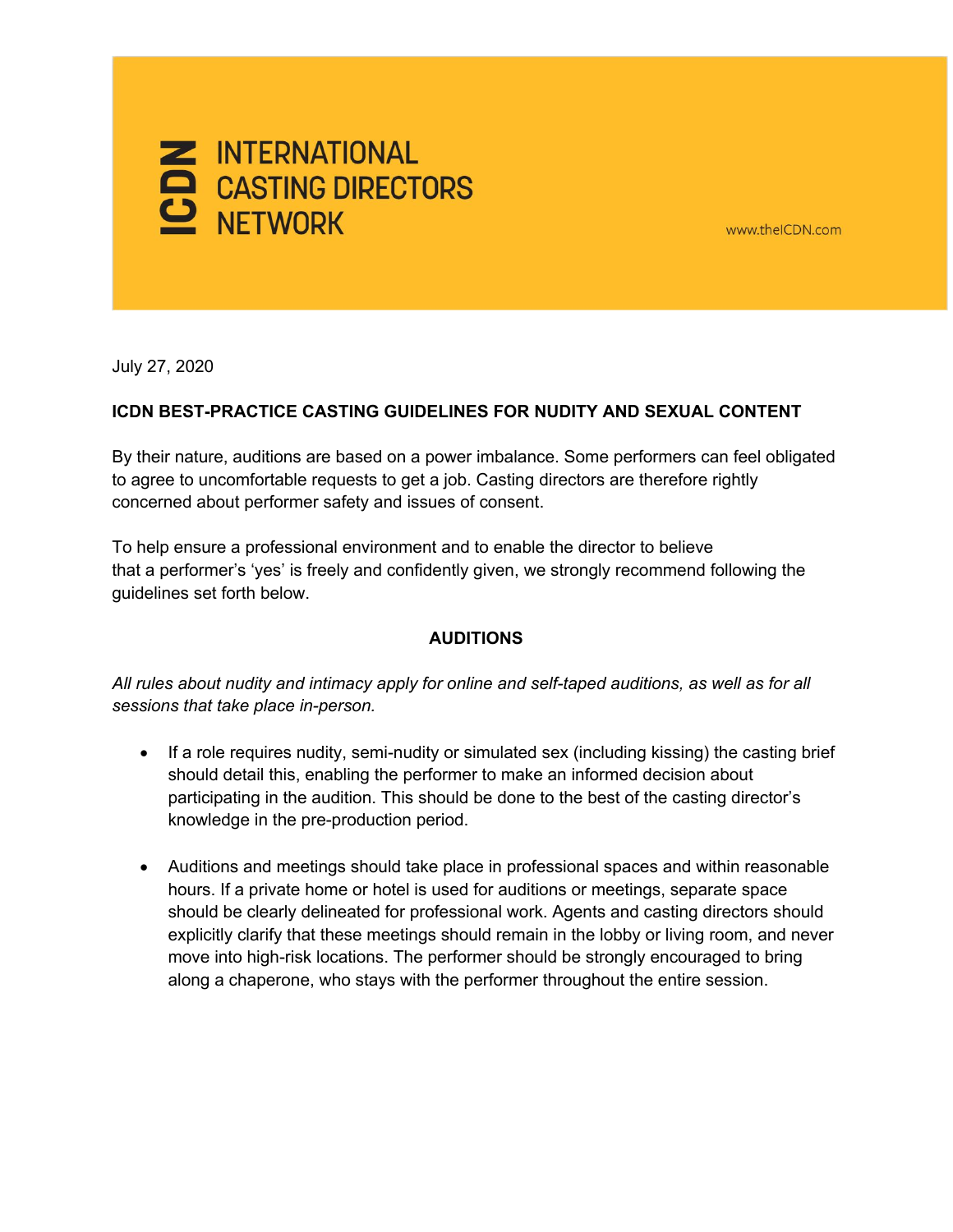## **Z INTERNATIONAL** CASTING DIRECTORS

www.theICDN.com

- Never assume a performer is comfortable with nudity or simulated sex, even if they've done it before.
- Don't treat "adult film" performers differently; everyone deserves consideration and respect.
- When making an offer to high-profile performers who've not auditioned, it's key to brief agents fully. Performers need to know they will be working in a safe environment.
- There's no need to use scenes of sex or violence to reveal character in first auditions.
- If callbacks require sex scenes, these should be done fully clothed and planned collaboratively with an Intimacy Coordinator to work with performers beforehand, using a system of agreement and consent. If touching is necessary, actors should agree what part of their body may be touched, for example.
- Actors should be encouraged to agree in writing to their boundaries beforehand. For example, if there is kissing involved, they can say "I agree to closed-mouth kissing only." Actors have the right to preserve their health and not kiss.
- Boundaries set during the audition phase should not be held against the performer or seen as a refusal to fulfill the legitimate requirements of the eventual role.
- In cases when auditions are conducted exclusively via video conferencing or self-tapes, all the same rules about nudity and intimacy apply.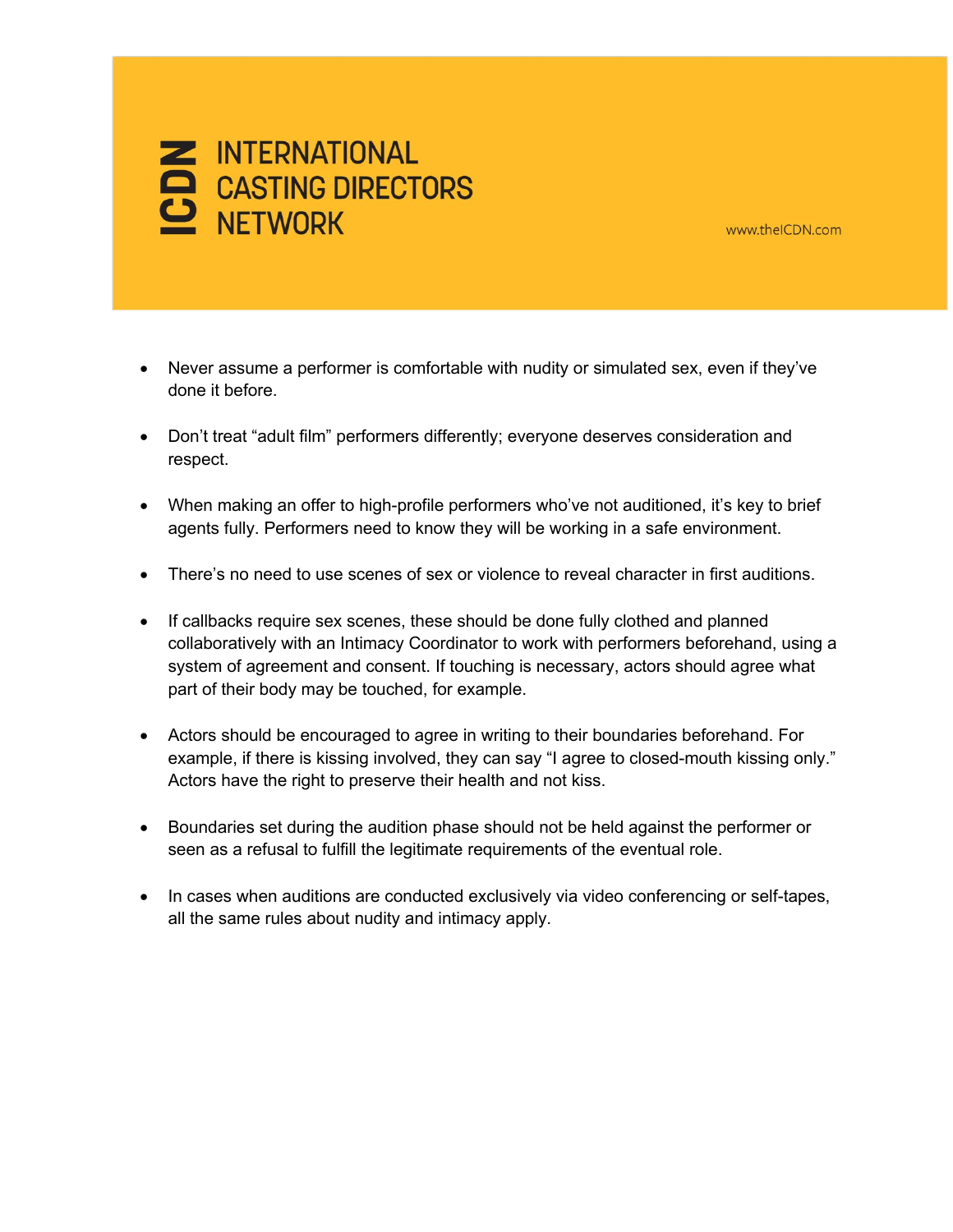

# MERNATIONAL

### **NUDITY & SEMI-NUDITY**

*Be sensitive about cultural differences regarding what is acceptable. Always respect actor modesty.* 

- No full nudity is ever necessary in an audition or callback. Never in-person, never online, never in a self-tape.
- Semi-nudity should occur only at the callback stage, and only if it is legitimately relevant to fulfilling the requirements of the role. This type of "viewing" should take place with the performer wearing a swimsuit of his or her choice and should be separated from performance of the scenes. The agent and performer should be given 48 hours' notice and the full script should be supplied. If the project is secret, NDAs (Non-Disclosure Agreements, drawn up by a legal firm, that swear the artist to secrecy) covering script content are acceptable.
- If a callback does legitimately require semi-nudity, only minimum key production people (casting director, director and producer) should be in room. All parties should agree to this in advance, and the performer should be encouraged to bring a support peer who remains in the room whenever the performer is semi-nude.
- If the semi-nudity is to be filmed or photographed, the production must obtain explicit consent, in writing, from the performer; agents should always be informed.
- Viewing of filmed or photographed material containing semi-nudity must be limited to essential parties, that is: producer, director, casting director and costume designer. Only those who have a legitimate necessity to view them should do so.
- Filmed or photographed material containing semi-nudity must be stored securely, whether in a physical or online location. All such material must be destroyed after the pre-production period.
- Performers should never be asked to self-tape or photograph themselves nude or semi-nude.
- Performers should never be asked to tape or photograph sexual acts, whether simulated or real, kissing included.